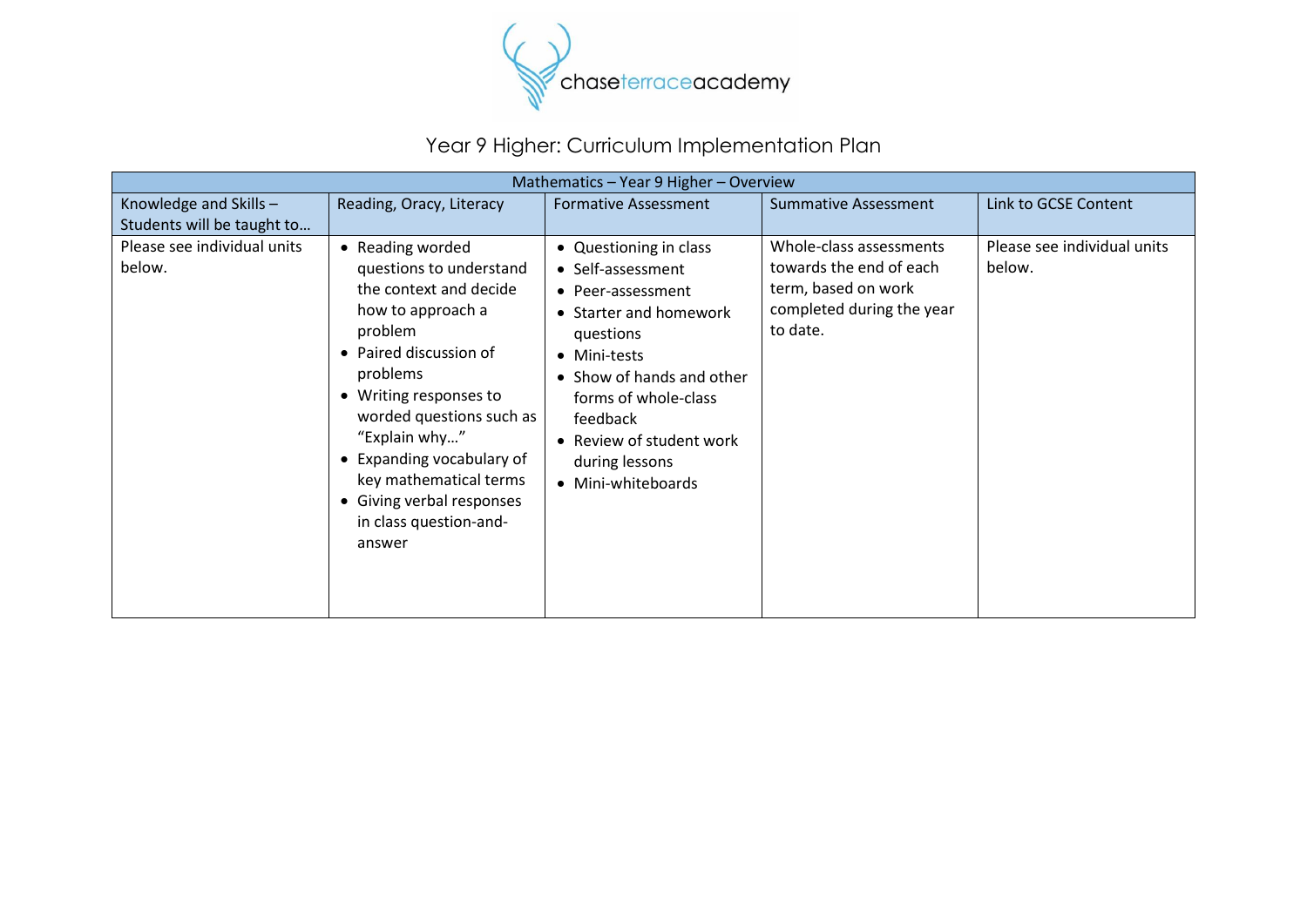

| Mathematics - Unit 1 - Algebra 1                                                                                                                                                                                                                                                                                                                                                                                                                                                                                                                                                                                                                                                                                                                                                         |                                                                                                                                                                                                                                                                                                                                                                                                                                                                                                   |  |
|------------------------------------------------------------------------------------------------------------------------------------------------------------------------------------------------------------------------------------------------------------------------------------------------------------------------------------------------------------------------------------------------------------------------------------------------------------------------------------------------------------------------------------------------------------------------------------------------------------------------------------------------------------------------------------------------------------------------------------------------------------------------------------------|---------------------------------------------------------------------------------------------------------------------------------------------------------------------------------------------------------------------------------------------------------------------------------------------------------------------------------------------------------------------------------------------------------------------------------------------------------------------------------------------------|--|
| Knowledge and Skills - Students will be taught to                                                                                                                                                                                                                                                                                                                                                                                                                                                                                                                                                                                                                                                                                                                                        | Links to KS3 National Curriculum Content (green) and KS4 Content (red)                                                                                                                                                                                                                                                                                                                                                                                                                            |  |
| • Solve 2-step linear equations, including with brackets (REVISION)                                                                                                                                                                                                                                                                                                                                                                                                                                                                                                                                                                                                                                                                                                                      | Recognise and use relationships between operations including inverse operations                                                                                                                                                                                                                                                                                                                                                                                                                   |  |
| • Solve a linear equation where the unknown term is negative e.g. $53 - 2x =$<br>37<br>• Solve a linear equation with the unknown on both sides when the solution is<br>an integer, fraction or negative<br>• Solve a linear equation with the unknown on both sides which involves<br>brackets<br>• Form and solve linear equations of the types listed above to solve problems<br>e.g. perimeter, area, angles<br>• Find the solution to a complex equation, to a required degree of accuracy,<br>using 'trial and improvement'<br>• Expand a double bracket, including a perfect square e.g. $(x - 3y)^2$ (REVISION)<br>• Expand a difference of two squares e.g. $(x + 3)(x - 3)$ or $(2x - 5)(2x + 5)$<br>• Expand with more than 2 terms in a bracket e.g. $(x + 3)(x^2 + 3x - 5)$ | Use algebraic methods to solve linear equations in one variable<br>Interpret mathematical relationships algebraically<br>Simplify and manipulate algebraic expressions by expanding products of two or more<br>binomials                                                                                                                                                                                                                                                                          |  |
| • Use brackets in simple contexts e.g. an expression for the area of a rectangle                                                                                                                                                                                                                                                                                                                                                                                                                                                                                                                                                                                                                                                                                                         |                                                                                                                                                                                                                                                                                                                                                                                                                                                                                                   |  |
|                                                                                                                                                                                                                                                                                                                                                                                                                                                                                                                                                                                                                                                                                                                                                                                          | Mathematics - Unit 2 - Graphs 1                                                                                                                                                                                                                                                                                                                                                                                                                                                                   |  |
| Knowledge and Skills - Students will be taught to                                                                                                                                                                                                                                                                                                                                                                                                                                                                                                                                                                                                                                                                                                                                        | Links to KS3 National Curriculum Content (green) and KS4 Content (red)                                                                                                                                                                                                                                                                                                                                                                                                                            |  |
| • Use the form $y = mx + c$ to identify gradients, intercepts and parallel lines,<br>including where the equation needs rearranging into this form<br>• Find the gradient and equation of a line from its graph<br>• Find the gradient of the line segment joining two given points<br>• Find the equation of a line through one point with a given gradient, or through<br>one point and parallel to another given line<br>• Find the equation of a line through two given points<br>• Interpret the gradient of a straight line graph as a rate of change in context<br>• Interpret the y-axis intercept of a straight line graph in context                                                                                                                                           | Reduce a given linear equation in two variables to the standard form y=mx+c<br>Calculate and interpret gradients and intercepts of graphs of linear equations<br>numerically, graphically and algebraically<br>Find approximate solutions to contextual problems from given graphs of a variety of<br>functions<br>Interpret mathematical relationships both graphically<br>Use the form y=mx+c to identify parallel lines<br>Interpret the gradient of a straight line graph as a rate of change |  |
| Mathematics - Unit 3 - Powers & Roots                                                                                                                                                                                                                                                                                                                                                                                                                                                                                                                                                                                                                                                                                                                                                    |                                                                                                                                                                                                                                                                                                                                                                                                                                                                                                   |  |
| Knowledge and Skills - Students will be taught to                                                                                                                                                                                                                                                                                                                                                                                                                                                                                                                                                                                                                                                                                                                                        | Links to KS3 National Curriculum Content (green) and KS4 Content (red)                                                                                                                                                                                                                                                                                                                                                                                                                            |  |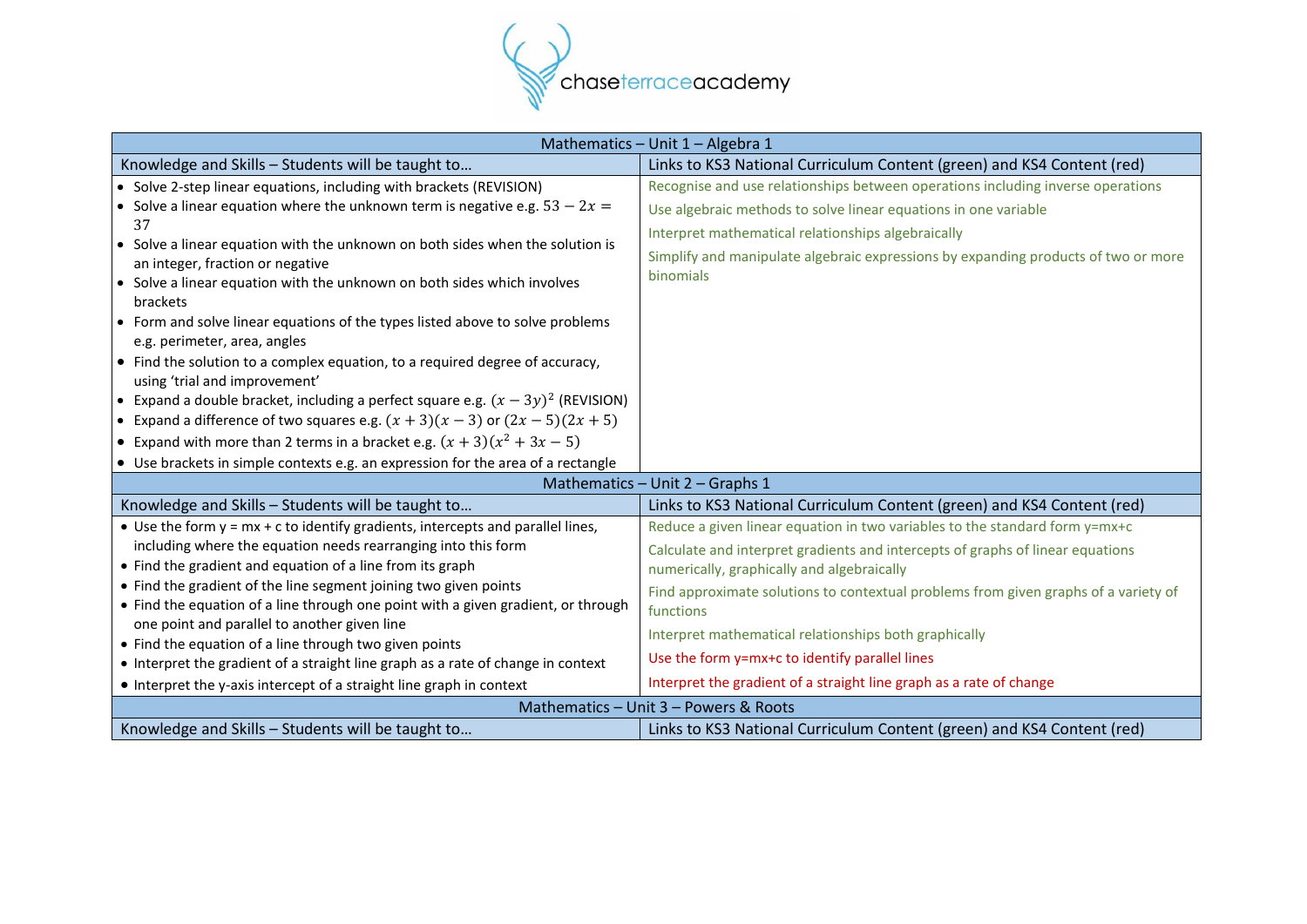

| • Evaluate expressions involving positive integer powers and small roots,                                     | Use integer powers (square, cube and higher)                                                                     |
|---------------------------------------------------------------------------------------------------------------|------------------------------------------------------------------------------------------------------------------|
| without a calculator                                                                                          | Use real roots associated with integer powers (square, cube and higher)                                          |
| • Use a calculator to evaluate numerical expressions involving powers and roots                               | Recognise powers of 2, 3, 4, 5                                                                                   |
| . Use the laws of indices for multiplication, division, and power 0 with numerical                            | Distinguish between exact representations of roots and their decimal approximations                              |
| and algebraic bases and powers (REVISION)                                                                     |                                                                                                                  |
| • Use the index law for powers of powers (brackets) to numerical and algebraic<br>bases and powers (REVISION) | Use a calculator and other technologies to calculate results accurately and then<br>interpret them appropriately |
| • Evaluate powers of -1 with numerical bases using the fact that $a^{-n} = (1/a)^n$                           | Simplify expressions involving sums, products and powers, including the laws of                                  |
| (REVISION)                                                                                                    | indices                                                                                                          |
| • Evaluate numerical expressions involving other negative powers                                              | Use conventional notation for the priority of operations, including brackets, powers                             |
| • Evaluate more complex numerical expressions and solve problems using                                        | and roots                                                                                                        |
| positive and negative powers e.g. evaluate $5^{-2}$ + $2^{3}$                                                 | Calculate with square roots, and with integer indices                                                            |
| • Manipulate algebraic expressions involving powers of -1 and other negative                                  |                                                                                                                  |
| powers                                                                                                        | Calculate with roots                                                                                             |
| • Extend the order of operations to powers and roots, including negative                                      |                                                                                                                  |
| powers                                                                                                        |                                                                                                                  |
|                                                                                                               |                                                                                                                  |
|                                                                                                               | Mathematics - Unit 4 - Loci & Construction                                                                       |
| Knowledge and Skills - Students will be taught to                                                             | Links to KS3 National Curriculum Content (green) and KS4 Content (red)                                           |
| • Construct the perpendicular bisector of a line segment (REVISION)                                           | Draw and measure line segments in geometric figures                                                              |
| • Construct the perpendicular at a point on a line                                                            | Derive and use the standard ruler and compass constructions (perpendicular bisector                              |
| • Construct the perpendicular to a line from a point                                                          | of a line segment, bisecting a given angle)                                                                      |
| • Use construction to identify the shortest distance from a point to a line                                   | Derive and use the standard ruler and compass constructions (constructing a                                      |
| • Construct the locus of points a fixed distance from a point, and from a line                                | perpendicular to a given line from/at a given point)                                                             |
| • Construct the locus of points equidistant from two lines, and from two points                               |                                                                                                                  |
| • Understand and use the word equidistant                                                                     | Recognise and use the perpendicular distance from a point to a line as the shortest<br>distance to the line      |
| • Construct a triangle with three given sides (SSS) (REVISION)                                                |                                                                                                                  |
| • Bisect an angle (REVISION)                                                                                  |                                                                                                                  |
| • Use ruler and compasses to construct angles of 60° and 30°                                                  |                                                                                                                  |
| • Choose techniques to construct 2D shapes e.g. a rhombus                                                     |                                                                                                                  |
|                                                                                                               | Mathematics - Unit 5 - Geometry 1<br>Links to KS3 National Curriculum Content (green) and KS4 Content (red)      |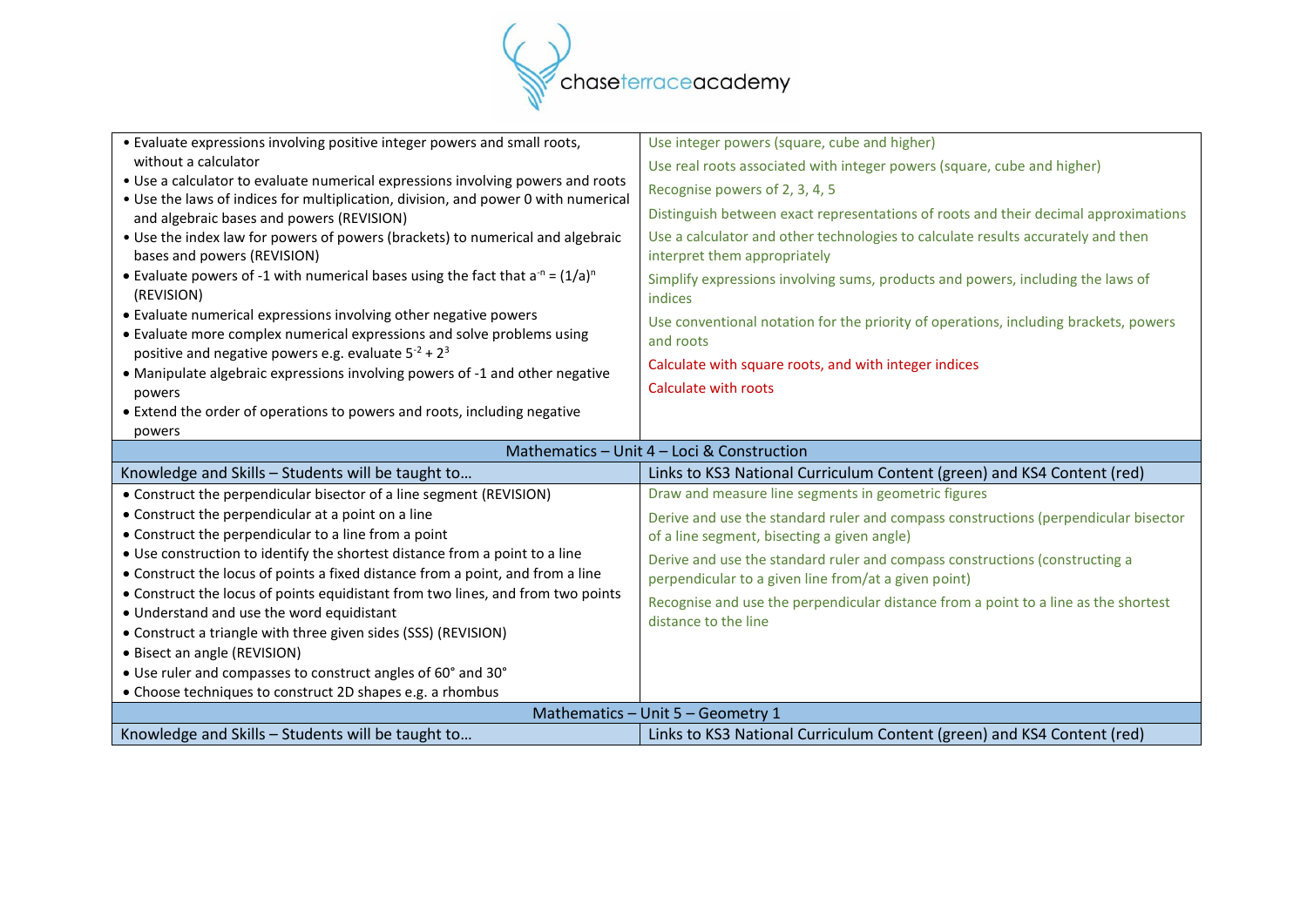

|                                      | Explore the relationship between sides (or areas of squares on sides) in right-                                    | Use the standard conventions for labelling the sides and angles of triangle ABC        |
|--------------------------------------|--------------------------------------------------------------------------------------------------------------------|----------------------------------------------------------------------------------------|
|                                      | angled triangles                                                                                                   | Use Pythagoras' Theorem to solve problems involving right-angled triangles             |
|                                      | Know/use Pythagoras' theorem to calculate any side in a right-angled                                               | Apply angle facts, triangle congruence, similarity and properties of quadrilaterals to |
|                                      | triangle                                                                                                           | derive results about angles and sides, including Pythagoras' Theorem, and use known    |
| $\bullet$                            | Know the meaning of a Pythagorean triple                                                                           | results to obtain simple proofs                                                        |
|                                      | Use Pythagoras' theorem to determine whether a given triangle is right-                                            | Derive and apply formulae to calculate and solve problems involving the volume of      |
|                                      | angled                                                                                                             | cuboids (including cubes) and other prisms (including cylinders)                       |
| $\bullet$                            | Solve a range of 2D problems using Pythagoras' theorem                                                             |                                                                                        |
| $\bullet$                            | Construct a shape from its plan and elevations                                                                     | Change freely between related standard units e.g. time, length, area,                  |
| $\bullet$                            | Construct the plan and elevations of a given shape                                                                 | volume/capacity, mass                                                                  |
| $\bullet$                            | Know the properties of a cube, cuboid, prism, cylinder, pyramid, cone and                                          | Apply Pythagoras' Theorem in right-angled triangles in 2D                              |
|                                      | sphere                                                                                                             | Construct and interpret plans and elevations of 3D shapes                              |
| $\bullet$                            | Calculate the volume of a cuboid or right prism                                                                    | Calculate exactly with multiples of $\pi$                                              |
| $\bullet$                            | Understand the link between volume and capacity<br>Calculate the volume of a cylinder, including in terms of $\pi$ |                                                                                        |
|                                      |                                                                                                                    | Mathematics - Unit 6 - Number                                                          |
|                                      |                                                                                                                    |                                                                                        |
|                                      | Knowledge and Skills - Students will be taught to                                                                  | Links to KS3 National Curriculum Content (green) and KS4 Content (red)                 |
|                                      | Convert fluently between fractions, terminating decimals and percentages                                           | Work interchangeably with terminating decimals and their corresponding fractions       |
|                                      | (REVISION)                                                                                                         | (such as 3.5 and 7/2 or 0.375 and 3/8)                                                 |
|                                      | Calculate with combinations of fractions, terminating/recurring decimals and                                       | Use the four operations applied to decimals, proper and improper fractions, and        |
|                                      | percentages (REVISION)                                                                                             | mixed numbers, all both positive and negative                                          |
| $\bullet$                            | Order combinations of fractions, decimals and percentages                                                          | Calculate exactly with fractions                                                       |
| $\bullet$                            | Know the correct notation for recurring decimals                                                                   |                                                                                        |
| $\bullet$                            | Divide an integer or decimal by an integer where the result is a recurring<br>decimal                              |                                                                                        |
|                                      | Divide an integer or decimal by a decimal by transformation to division by an                                      |                                                                                        |
|                                      | integer                                                                                                            |                                                                                        |
|                                      |                                                                                                                    |                                                                                        |
| Mathematics - Unit 7 - Approximation |                                                                                                                    |                                                                                        |
|                                      | Knowledge and Skills - Students will be taught to                                                                  | Links to KS3 National Curriculum Content (green) and KS4 Content (red)                 |
|                                      | • Round to any given number of significant figures                                                                 | Use approximation through rounding to estimate answers                                 |
| $\bullet$                            | Understand and use the symbol $\approx$                                                                            | Round numbers and measures to an appropriate degree of accuracy e.g. to a number       |
| $\bullet$                            | Estimate the result of a calculation which involves powers or roots                                                | of decimal places or significant figures                                               |
| $\bullet$                            | Estimate the result of a calculation which involves dividing by a decimal e.g.                                     | Calculate possible resulting errors expressed using inequality notation $a < x \leq b$ |
|                                      | 0.41                                                                                                               | Apply and interpret limits of accuracy when rounding                                   |
|                                      | • Understand the equivalence of $0.\dot{9}$ and 1                                                                  |                                                                                        |
|                                      | • Understand that this extends to other recurring decimals e.g. $0.249$ and $0.25$                                 |                                                                                        |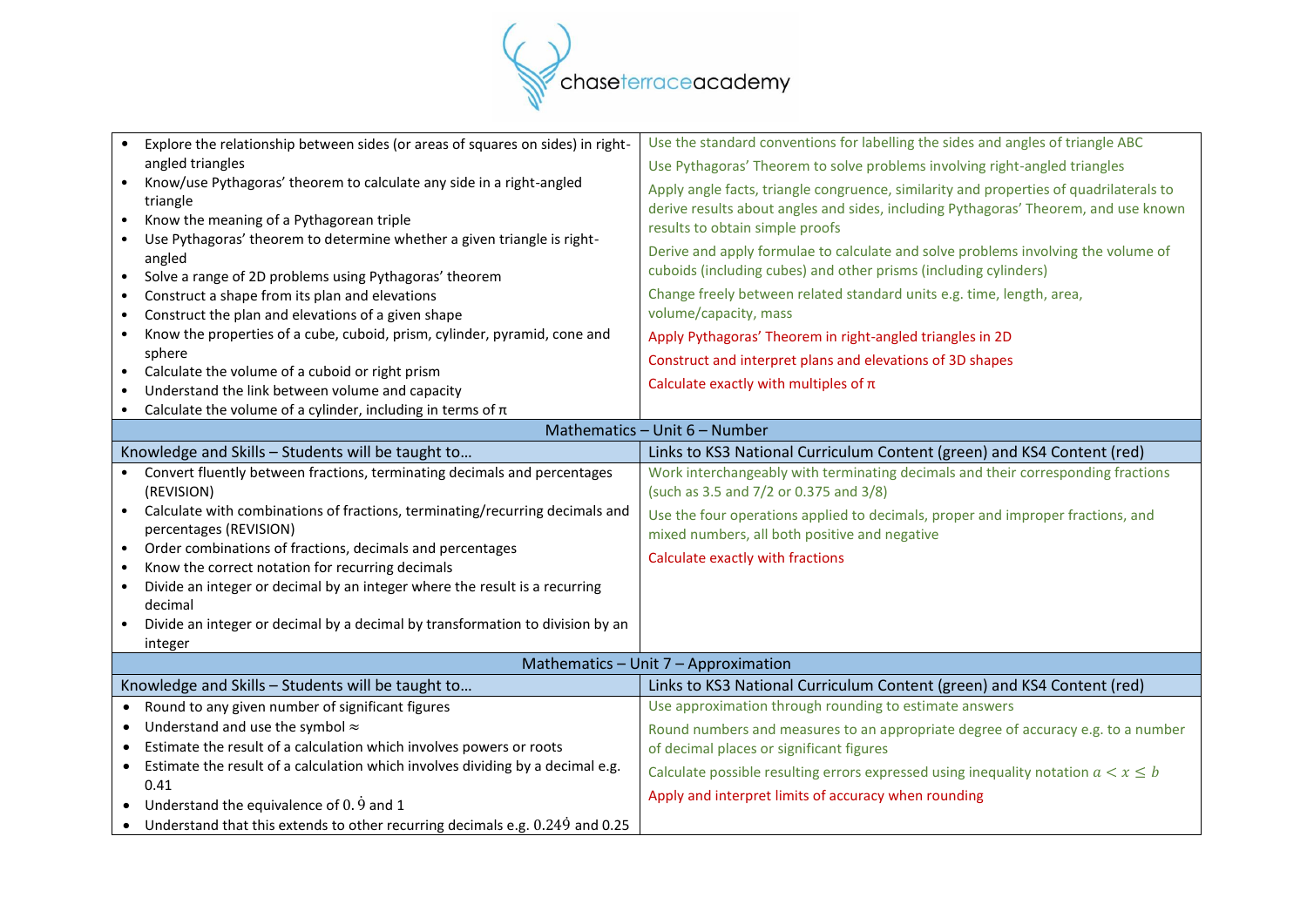

|                                 | Identify the minimum and maximum possible values, and error interval, of                                                                                  |                                                                                         |
|---------------------------------|-----------------------------------------------------------------------------------------------------------------------------------------------------------|-----------------------------------------------------------------------------------------|
|                                 | an integer quantity that has been rounded (e.g. number of people, number<br>of items)                                                                     |                                                                                         |
|                                 | Identify the upper and lower bounds (minimum and maximum values), and                                                                                     |                                                                                         |
|                                 | error interval, of a continuous quantity rounded to the nearest integer, 10,                                                                              |                                                                                         |
|                                 | 100, 5, 20 etc.                                                                                                                                           |                                                                                         |
|                                 | Identify the upper and lower bounds (minimum and maximum values), and                                                                                     |                                                                                         |
|                                 | error interval, of a continuous quantity that has been rounded to a given                                                                                 |                                                                                         |
| ٠                               | number of dp/sf<br>Solve simple bounds problems involving one rounded quantity                                                                            |                                                                                         |
|                                 |                                                                                                                                                           | Mathematics - Unit 8 - Algebra 2                                                        |
|                                 |                                                                                                                                                           | Links to KS3 National Curriculum Content (green) and KS4 Content (red)                  |
|                                 | Knowledge and Skills - Students will be taught to                                                                                                         |                                                                                         |
|                                 | Identify an inequality represented on a number line                                                                                                       | Use the symbols =, $\neq$ , <, >, $\leq$ , $\geq$                                       |
|                                 | Draw a number line to represent an inequality                                                                                                             | Simplify and manipulate algebraic expressions by expanding products of two or more      |
|                                 | Extend solving linear inequalities to brackets and non-integer solutions                                                                                  | binomials                                                                               |
|                                 | Solve problems by constructing and solving linear inequalities in one variable                                                                            | Model situations or procedures by translating them into algebraic expressions or        |
| $\bullet$                       | Factorise a quadratic expression of the form $x^2 + bx + c$                                                                                               | algebraic formulae                                                                      |
|                                 | Factorise a difference of two squares of the form $x^2 - c$                                                                                               | Rearrange formulae to change the subject                                                |
| $\bullet$<br>$\bullet$          | Solve quadratic equations of the form $x^2 + bx + c = 0$ by factorising<br>Substitute positive and negative integers, decimals and fractions into a range | Substitute numerical values into formulae, including scientific formulae                |
|                                 | of formulae, including scientific formulae                                                                                                                | Solve linear inequalities in one variable, representing the solution set on a number    |
|                                 | Distinguish situations that can be modelled by an expression or a formula                                                                                 | line                                                                                    |
|                                 | Create an expression or a formula to describe a situation                                                                                                 | Simplify and manipulate algebraic expressions by factorising quadratic expressions of   |
|                                 | Change the subject of a formula with two or more steps, including                                                                                         | the form $x^2 + bx + c$ , including a difference of two squares                         |
|                                 | reciprocals                                                                                                                                               |                                                                                         |
| Mathematics - Unit 9 - Graphs 2 |                                                                                                                                                           |                                                                                         |
|                                 | Knowledge and Skills - Students will be taught to                                                                                                         | Links to KS3 National Curriculum Content (green) and KS4 Content (red)                  |
| $\bullet$                       | Plot graphs of quadratic functions                                                                                                                        | Recognise, sketch and produce graphs of quadratic functions of one variable with        |
| $\bullet$                       | identify values of y for given values of x, and vice versa                                                                                                | appropriate scaling, using equations in x and y and the Cartesian plane                 |
| $\bullet$                       | Recognise and sketch the graphs of quadratic functions, using factorisation                                                                               | Use quadratic graphs to estimate values of y for given values of x and vice versa       |
| $\bullet$                       | Recognise that the gradient of a curve is not constant                                                                                                    | Find approximate solutions to contextual problems from given graphs of a variety of     |
| $\bullet$                       | Estimate the gradient of a quadratic or other curve at a point, using a                                                                                   | functions                                                                               |
|                                 | tangent                                                                                                                                                   | Recognise, sketch and interpret graphs of linear functions, quadratic functions, simple |
|                                 | Plot graphs of simple cubic functions                                                                                                                     | cubic functions, and the reciprocal function $y=1/x$                                    |
| $\bullet$                       | Recognise the graphs of cubic functions                                                                                                                   |                                                                                         |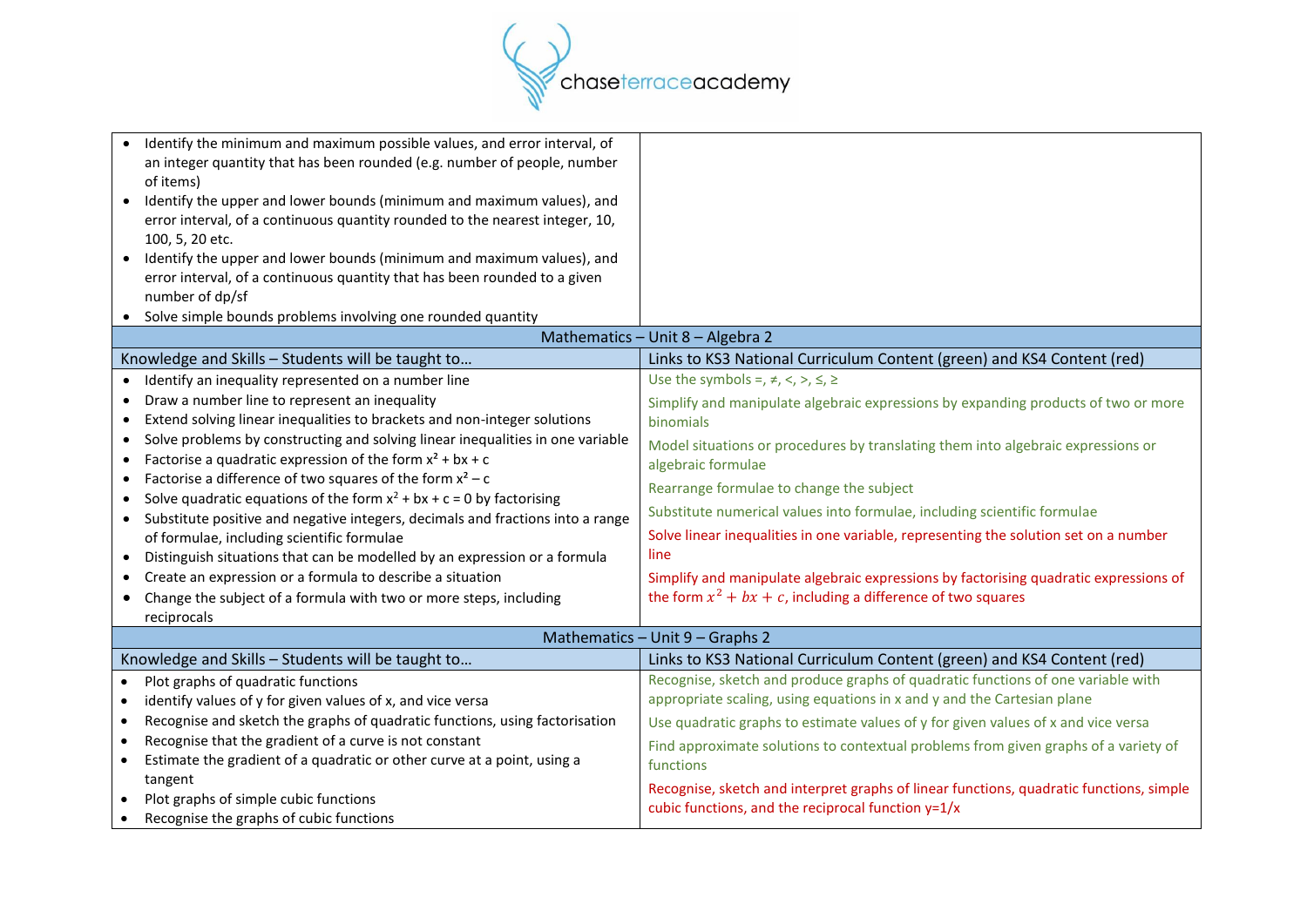

| Sketch simple cubic functions, such as $y=x^3$ and other pre-factorised cubic<br>functions<br>Interpret the graphs of simple cubic functions; Identify values of y for given |                                                                                                                                                       |  |
|------------------------------------------------------------------------------------------------------------------------------------------------------------------------------|-------------------------------------------------------------------------------------------------------------------------------------------------------|--|
| values of x, and vice versa                                                                                                                                                  |                                                                                                                                                       |  |
| Plot graphs of $y = 1/x$ and other simple reciprocal functions<br>$\bullet$                                                                                                  |                                                                                                                                                       |  |
| Recognise and sketch the graphs of simple reciprocal functions e.g. $y = 2/x$<br>$\bullet$                                                                                   |                                                                                                                                                       |  |
| Sketch two simple reciprocal graphs on the same set of axes<br>$\bullet$                                                                                                     |                                                                                                                                                       |  |
| Interpret the graphs of simple reciprocal functions; Identify values of y for<br>$\bullet$                                                                                   |                                                                                                                                                       |  |
| given values of x, and vice versa                                                                                                                                            |                                                                                                                                                       |  |
|                                                                                                                                                                              | Mathematics - Unit 10 - Geometry 2                                                                                                                    |  |
| Knowledge and Skills - Students will be taught to                                                                                                                            | Links to KS3 National Curriculum Content (green) and KS4 Content (red)                                                                                |  |
| Calculate the surface area of a cuboid or prism<br>$\bullet$                                                                                                                 | Calculate and solve problems involving: perimeters of 2-D shapes (including circles),                                                                 |  |
| Calculate the surface area of a cylinder<br>$\bullet$                                                                                                                        | areas of circles and composite shapes                                                                                                                 |  |
| Solve practical problems involving volume/surface area of cuboids, prisms<br>$\bullet$<br>and cylinders                                                                      | Derive and apply formulae to calculate and solve problems involving the volume of<br>cuboids (including cubes) and other prisms (including cylinders) |  |
| Calculate the perimeter and area of composite shapes involving circles or<br>$\bullet$<br>sections of a circle, including in terms of $\pi$                                  | Use the properties of faces, surfaces, edges and vertices of cubes, cuboids, prisms,<br>and cylinders to solve problems in 3D                         |  |
| Round answers to an appropriate degree of accuracy<br>$\bullet$                                                                                                              | Calculate exactly with multiples of $\pi$                                                                                                             |  |
| Extend knowledge of circle parts to: tangent, arc, sector, segment, chord<br>٠                                                                                               |                                                                                                                                                       |  |
| Simplify a fraction involving an unknown or $\pi$ e.g. 35 $\pi$ /15<br>٠                                                                                                     | Calculate arc lengths, angles and areas of sectors of circles                                                                                         |  |
| Solve problems involving the arc length or perimeter of a sector, including in<br>$\bullet$<br>terms of $\pi$                                                                |                                                                                                                                                       |  |
| Solve problems involving the area of a sector, including in terms of $\pi$<br>٠                                                                                              |                                                                                                                                                       |  |
| Calculate the angle/radius of a sector using the arc length or area<br>$\bullet$                                                                                             |                                                                                                                                                       |  |
|                                                                                                                                                                              | Mathematics - Unit 11 - Probability                                                                                                                   |  |
| Knowledge and Skills - Students will be taught to                                                                                                                            | Links to KS3 National Curriculum Content (green) and KS4 Content (red)                                                                                |  |
| Identify the relative frequency of an event from experimental data                                                                                                           | Record, describe and analyse the frequency of outcomes of simple probability                                                                          |  |
| Understand that increasing the sample size leads to outcomes that are closer                                                                                                 | experiments involving randomness, fairness, equally and unequally likely outcomes,                                                                    |  |
| to theoretical probability                                                                                                                                                   | using appropriate language and the 0-1 probability scale                                                                                              |  |
| Understand that repeating an experiment may change the outcome<br>$\bullet$                                                                                                  | Use a probability model to predict the outcomes of future experiments; understand                                                                     |  |
| Use theoretical or experimental probability to calculate expected outcomes<br>$\bullet$                                                                                      | that empirical unbiased samples tend towards theoretical probability distributions,                                                                   |  |
|                                                                                                                                                                              | with increasing sample size                                                                                                                           |  |
| Mathematics - Unit 12 - Angles                                                                                                                                               |                                                                                                                                                       |  |
| Knowledge and Skills - Students will be taught to                                                                                                                            | Links to KS3 National Curriculum Content (green) and KS4 Content (red)                                                                                |  |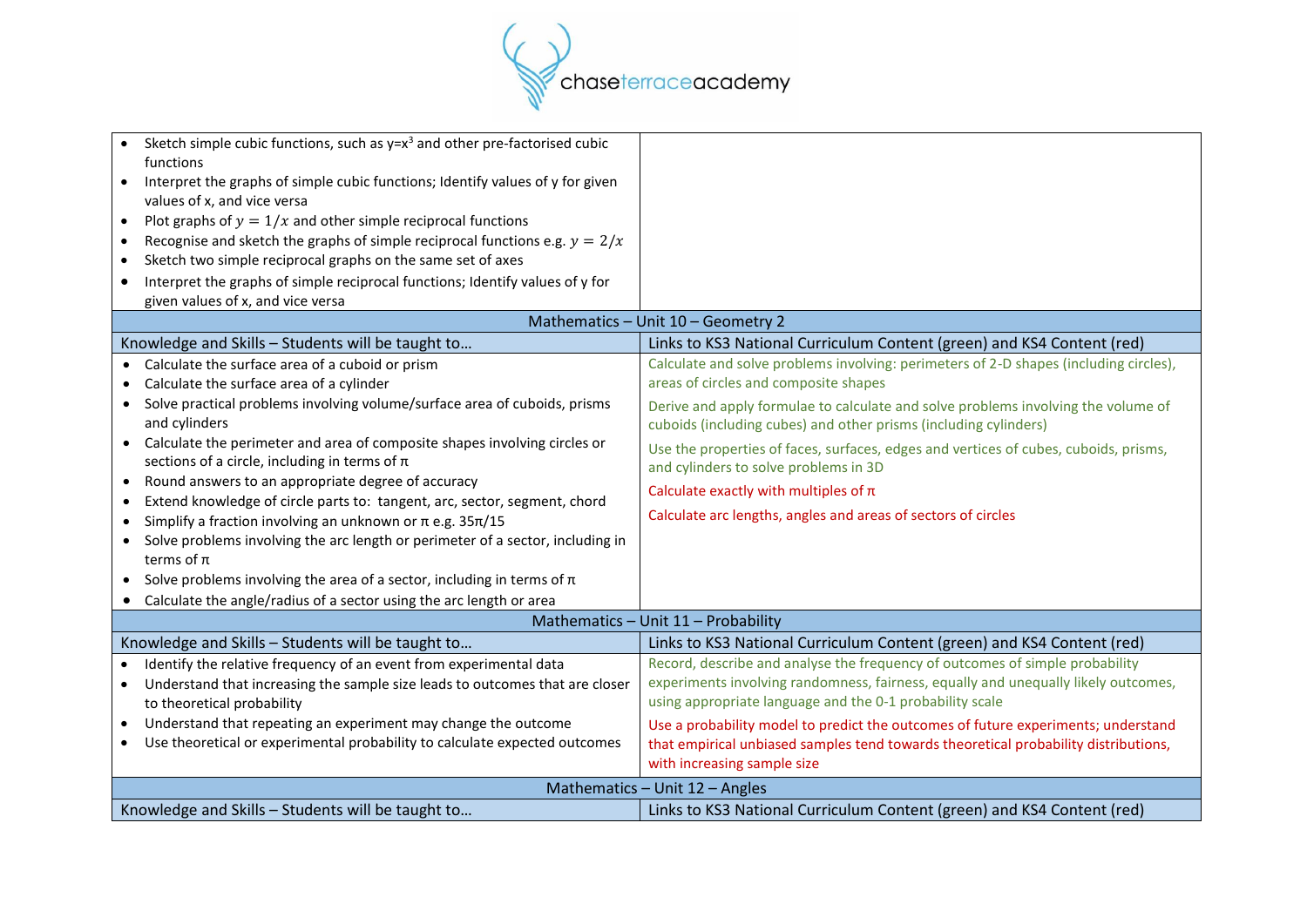

| Apply the properties of angles at a point, angles at a point on a straight line, vertically<br>opposite angles<br>Understand and use the relationship between parallel lines and alternate and<br>corresponding angles<br>Derive and use the sum of angles in a triangle and use it to deduce the angle sum in<br>any polygon, and to derive properties of regular polygons |
|-----------------------------------------------------------------------------------------------------------------------------------------------------------------------------------------------------------------------------------------------------------------------------------------------------------------------------------------------------------------------------|
| Interpret and use bearings                                                                                                                                                                                                                                                                                                                                                  |
| Mathematics - Unit 13 - Trigonometry                                                                                                                                                                                                                                                                                                                                        |
| Links to KS3 National Curriculum Content (green) and KS4 Content (red)                                                                                                                                                                                                                                                                                                      |
| Use trigonometric ratios in similar triangles to solve problems involving right-angled<br>triangles                                                                                                                                                                                                                                                                         |
| Apply trigonometric ratios to find angles and lengths in right-angled triangles in 2D                                                                                                                                                                                                                                                                                       |
|                                                                                                                                                                                                                                                                                                                                                                             |
| Mathematics - Unit 14 - Growth                                                                                                                                                                                                                                                                                                                                              |
| Links to KS3 National Curriculum Content (green) and KS4 Content (red)                                                                                                                                                                                                                                                                                                      |
| Interpret percentages as operators<br>Interpret fractions as operators<br>Express one quantity as a percentage of another<br>Set up, solve and interpret the answers in growth and decay problems, including<br>compound interest                                                                                                                                           |
|                                                                                                                                                                                                                                                                                                                                                                             |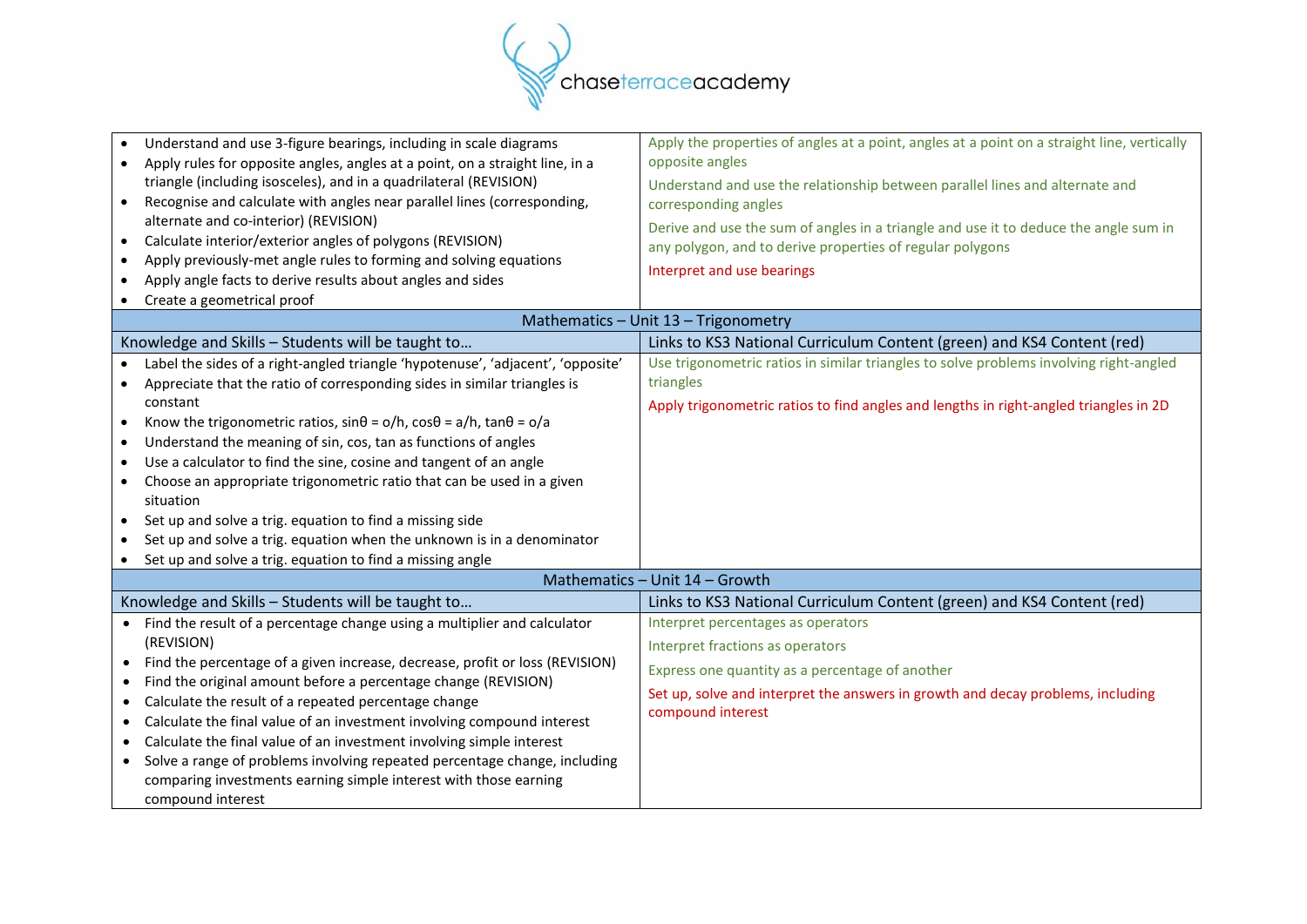

| • Solve problems involving finding the result of a single fractional increase or<br>decrease                                                                                                                                                                                                                                                                                                                                                                                                                                                                                                                                                                                                                                                                                                                                                                                                                                                                                                                                                    |                                                                                                                                                                                                                                                                                                                                                                                                                                                                                                                                                                                                                                                                                                                         |
|-------------------------------------------------------------------------------------------------------------------------------------------------------------------------------------------------------------------------------------------------------------------------------------------------------------------------------------------------------------------------------------------------------------------------------------------------------------------------------------------------------------------------------------------------------------------------------------------------------------------------------------------------------------------------------------------------------------------------------------------------------------------------------------------------------------------------------------------------------------------------------------------------------------------------------------------------------------------------------------------------------------------------------------------------|-------------------------------------------------------------------------------------------------------------------------------------------------------------------------------------------------------------------------------------------------------------------------------------------------------------------------------------------------------------------------------------------------------------------------------------------------------------------------------------------------------------------------------------------------------------------------------------------------------------------------------------------------------------------------------------------------------------------------|
|                                                                                                                                                                                                                                                                                                                                                                                                                                                                                                                                                                                                                                                                                                                                                                                                                                                                                                                                                                                                                                                 | Mathematics - Unit 15 - Algebra 3                                                                                                                                                                                                                                                                                                                                                                                                                                                                                                                                                                                                                                                                                       |
| Knowledge and Skills - Students will be taught to                                                                                                                                                                                                                                                                                                                                                                                                                                                                                                                                                                                                                                                                                                                                                                                                                                                                                                                                                                                               | Links to KS3 National Curriculum Content (green) and KS4 Content (red)                                                                                                                                                                                                                                                                                                                                                                                                                                                                                                                                                                                                                                                  |
| Understand there are an infinite number of solutions to the equation $ax + by$<br>$= c$<br>$(a \neq 0, b \neq 0)$ , including by considering its graphical representation<br>$\bullet$<br>Find approximate solutions to simultaneous equations using a graph<br>Solve two linear simultaneous equations in two variables by adding or<br>subtracting, including where one or both equations need to be multiplied<br>first<br>Solve problems by deriving two simultaneous equations, and interpret the<br>solution<br>Extend using the four operations with simple algebraic fractions to more<br>complex expressions, including using the laws of indices<br>• Generate a sequence, including quadratic, from a position-to-term rule<br>(REVISION)<br>Recognise the sequences of square and triangular numbers (REVISION)<br>$\bullet$<br>Recognise the sequence of cube numbers<br>$\bullet$<br>Find the nth term of a descending linear sequence<br>$\bullet$<br>Use the nth term to decide whether a number is in a sequence and to find a | Generate terms of a sequence from either a term-to-term or a position-to-term rule<br>Recognise arithmetic sequences<br>Recognise geometric sequences and appreciate other sequences that arise<br>Find the nth term of an arithmetic sequence<br>Solve two linear simultaneous equations<br>Find approximate solutions to two linear simultaneous equations using a graph<br>Simplify algebraic fractions involving sums, products and powers, including using the<br>laws of indices<br>Recognise and use the sequences of triangular and square numbers, and simple<br>arithmetic progressions<br>Deduce expressions to calculate the nth term of linear sequences<br>Recognise and use the sequence of cube numbers |
| later term<br>Justify a position to term rule in relation to a sequence of patterns                                                                                                                                                                                                                                                                                                                                                                                                                                                                                                                                                                                                                                                                                                                                                                                                                                                                                                                                                             |                                                                                                                                                                                                                                                                                                                                                                                                                                                                                                                                                                                                                                                                                                                         |
|                                                                                                                                                                                                                                                                                                                                                                                                                                                                                                                                                                                                                                                                                                                                                                                                                                                                                                                                                                                                                                                 | Mathematics - Unit 16 - Proportion                                                                                                                                                                                                                                                                                                                                                                                                                                                                                                                                                                                                                                                                                      |
| Knowledge and Skills - Students will be taught to                                                                                                                                                                                                                                                                                                                                                                                                                                                                                                                                                                                                                                                                                                                                                                                                                                                                                                                                                                                               | Links to KS3 National Curriculum Content (green) and KS4 Content (red)                                                                                                                                                                                                                                                                                                                                                                                                                                                                                                                                                                                                                                                  |
| Divide a value into a 2-part of 3-part ratio (REVISION)<br>$\bullet$<br>Use a ratio and one part to find other part(s) or the whole<br>$\bullet$<br>Solve simple problems given a ratio and a difference e.g. Tom has 10 more<br>$\bullet$<br>than Ella<br>Solve more complex ratio problems e.g. comparison, mixing, concentrations<br>$\bullet$<br>Solve problems combining understanding of fractions and ratio<br>$\bullet$<br>Solve simple problems involving combined ratios<br>$\bullet$<br>Understand a relationship between two quantities which are in direct<br>$\bullet$<br>proportion<br>Know the features of graphs, tables and formulae that represent a direct<br>proportion                                                                                                                                                                                                                                                                                                                                                    | Use ratio notation<br>Divide a given quantity into two parts in a given part:part or part:whole ratio; express<br>the division of a quantity into two parts as a ratio<br>Understand that a multiplicative relationship between two quantities can be<br>expressed as a ratio or a fraction<br>Relate the language of ratios and the associated calculations to the arithmetic of<br>fractions<br>Solve problems involving direct and inverse proportion, including graphical and<br>algebraic representations                                                                                                                                                                                                          |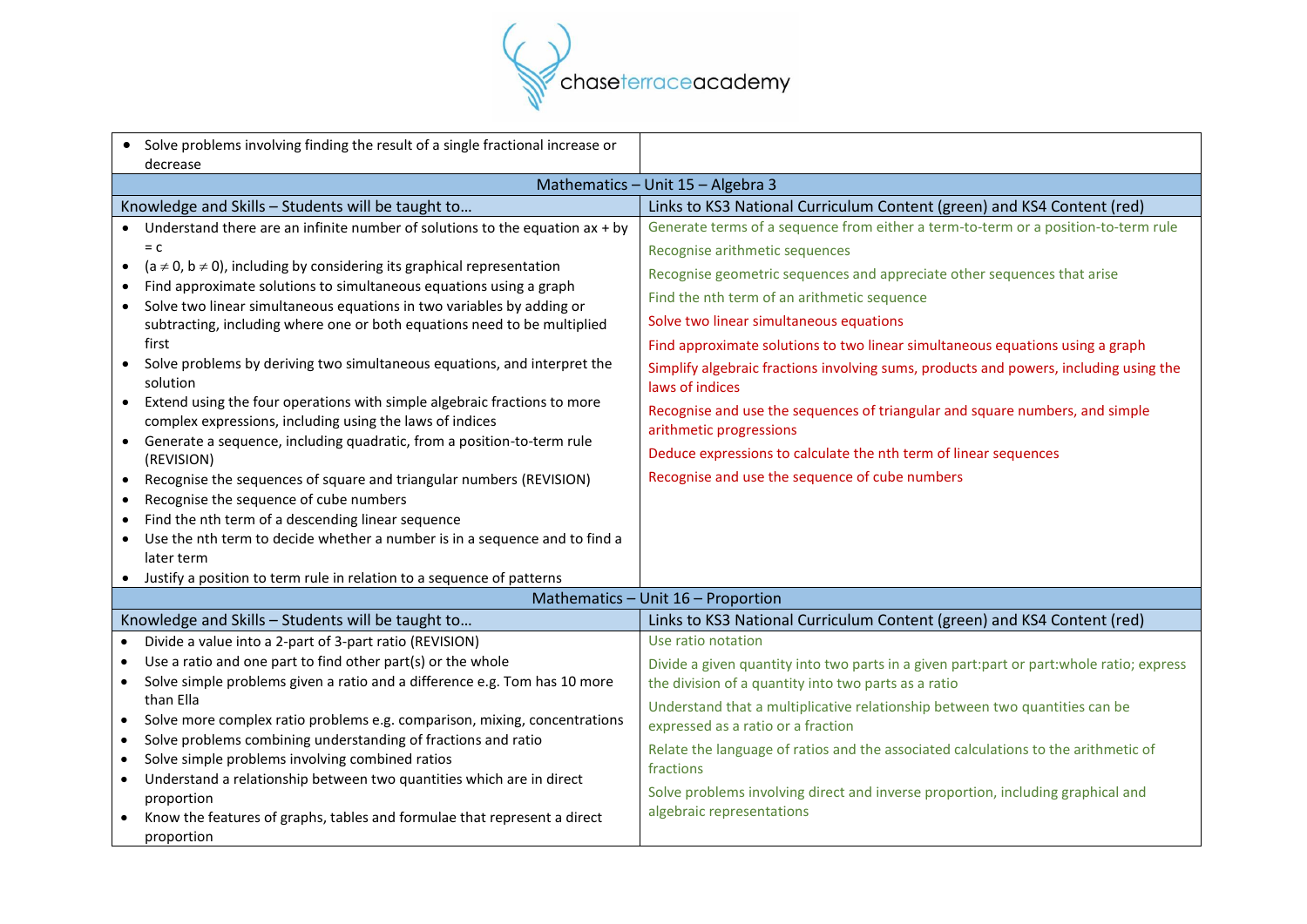

|                              | Construct and use simple formulae describing direct proportion e.g. a=kb                                                                                                     | Use compound units such as speed, unit pricing and density to solve problems                                      |
|------------------------------|------------------------------------------------------------------------------------------------------------------------------------------------------------------------------|-------------------------------------------------------------------------------------------------------------------|
| $\bullet$                    | Understand the relationship between two quantities that are inversely                                                                                                        | Identify and work with fractions in ratio problems                                                                |
|                              | proportional                                                                                                                                                                 | Recognise and interpret graphs that illustrate direct proportion                                                  |
| $\bullet$<br>$\bullet$       | Know that 'y is inversely proportional to x' is equivalent to $y \propto 1/x$<br>Know the features of graphs, tables and expressions that represent an<br>inverse proportion | Understand that X is inversely proportional to Y is equivalent to X is proportional to<br>1/Y                     |
| $\bullet$                    | Construct and use simple formulae describing inverse proportion e.g. a=k/b                                                                                                   | Interpret equations that describe direct and inverse proportion                                                   |
| $\bullet$                    | Solve simple and more complex problems involving speed, distance and time                                                                                                    | Recognise and interpret graphs that illustrate inverse proportion                                                 |
| $\bullet$                    | Convert between units of speed                                                                                                                                               | Construct (and interpret) equations that describe direct and inverse proportion                                   |
|                              | Solve simple problems involving density                                                                                                                                      |                                                                                                                   |
| $\bullet$                    | Understand units for density e.g. g/cm <sup>3</sup>                                                                                                                          |                                                                                                                   |
|                              |                                                                                                                                                                              | Mathematics - Unit 17 - Geometry 3                                                                                |
|                              | Knowledge and Skills - Students will be taught to                                                                                                                            | Links to KS3 National Curriculum Content (green) and KS4 Content (red)                                            |
| $\bullet$                    | Identify the order of rotational symmetry of a shape                                                                                                                         | Derive and illustrate properties of triangles, quadrilaterals, circles, and other plane                           |
|                              | Rotate a shape through 90° or 180° on co-ordinate axes                                                                                                                       | figures                                                                                                           |
|                              | Translate a shape using a vector                                                                                                                                             | Identify properties of, and describe the results of, translations, rotations and                                  |
| $\bullet$                    | Enlarge a shape using a positive fractional scale factor and centre of                                                                                                       | reflections applied to given figures                                                                              |
|                              | enlargement                                                                                                                                                                  | Describe translations as 2D vectors                                                                               |
| $\bullet$                    | Identify the scale factor and centre of an enlargement with fractional scale<br>factor                                                                                       | Compare lengths using ratio notation and/or scale factors; make links to similarity                               |
|                              | • Solve geometrical problems involving using similarity to calculate missing<br>lengths                                                                                      | Apply the concepts of congruence and similarity, including the relationship between<br>lengths in similar figures |
|                              | Finding missing lengths in similar shapes when the scale factor is given as a                                                                                                | Make links between similarity and scale factors or ratios                                                         |
|                              | ratio                                                                                                                                                                        |                                                                                                                   |
| ٠                            | Prove that two triangles are similar by consideration of angles                                                                                                              |                                                                                                                   |
| Mathematics - Unit 18 - Data |                                                                                                                                                                              |                                                                                                                   |
|                              | Knowledge and Skills - Students will be taught to                                                                                                                            | Links to KS3 National Curriculum Content (green) and KS4 Content (red)                                            |
|                              | • Create a table and use it to group data, by tallying                                                                                                                       | Describe, interpret and compare observed distributions of a single variable through                               |
|                              | Interpret statistics in context, including comparing data                                                                                                                    | appropriate measures of central tendency (mean, mode, median) and spread (range,                                  |
| $\bullet$                    | Choose appropriate statistics to describe a set of data and to test statements                                                                                               | consideration of outliers)                                                                                        |
|                              | Use charts to identify probabilities                                                                                                                                         | Describe, interpret and compare observed distributions of a single variable through                               |
| $\bullet$                    | Compare data given in more than one form (including mixture of charts &                                                                                                      | appropriate graphical representation involving discrete, continuous and grouped data                              |
|                              | statistics)                                                                                                                                                                  | Construct and interpret appropriate tables, charts, and diagrams, including frequency                             |
|                              | • Construct pie charts by calculating angles, including with awkward totals<br>(REVISION)                                                                                    | tables, bar charts, pie charts, and pictograms for categorical data                                               |